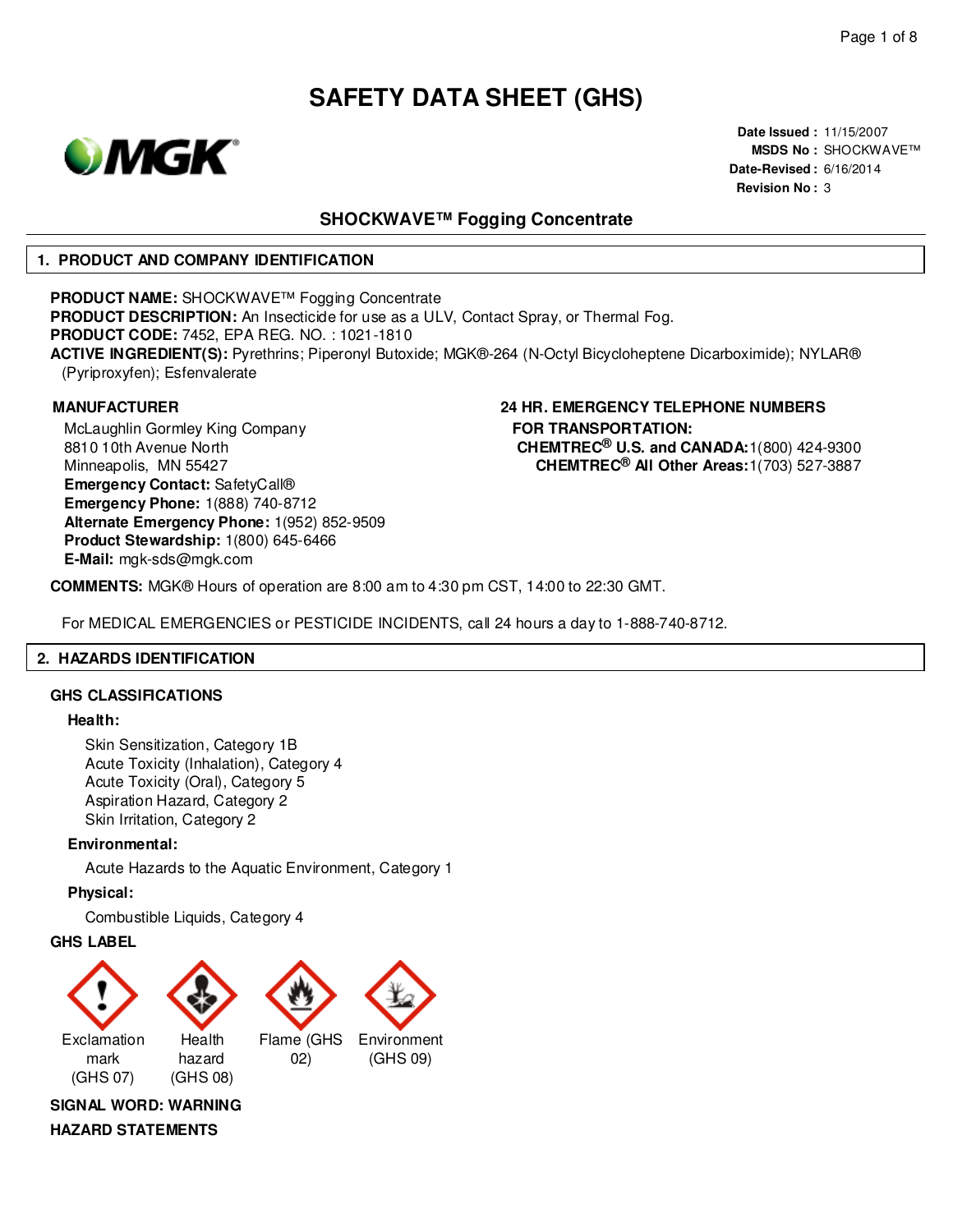

**Date Issued :** 11/15/2007 **MSDS No :** SHOCKWAVE™ **Date-Revised :** 6/16/2014 **Revision No :** 3

# **SHOCKWAVE™ Fogging Concentrate**

H332: Harmful if inhaled.

H315: Causes skin irritation.

H305: May be harmful if swallowed and enters airways.

H317: May cause an allergic skin reaction.

H227: Combustible liquid.

H400: Very toxic to aquatic life.

H410: Very toxic to aquatic life with long lasting effects.

#### **PRECAUTIONARY STATEMENT(S)**

#### **Prevention:**

P202: Do not handle until all safety precautions have been read and understood.

P261: Avoid breathing dust/fume/gas/mist/vapours/spray.

P270: Do no eat, drink, or smoke when using this product.

P273: Avoid release to the environment.

P280: Wear protective gloves/protective clothing/eye protection/face protection.

#### **Response:**

P305+P351+P338: IF IN EYES: Rinse cautiously with water for several minutes. Remove contact lenses, if present and easy to do. Continue rinsing.

P303+P361+P353: IF ON SKIN (or hair): Remove/Take off immediately all contaminated clothing. Rinse skin with water/shower.

P301+P312: IF SWALLOWED: Call a POISON CENTER or doctor/physician if you feel unwell.

P304+P340: IF INHALED: Remove victim to fresh air and keep at rest in a position comfortable for breathing.

#### **Storage:**

P403+P233: Store in a well-ventilated place. Keep container tightly closed.

P210: Keep away from heat/sparks/open flames/hot surfaces. – No smoking.

#### **Disposal:**

P501: Dispose of contents/container to an approved waste disposal plant.

**COMMENTS:** This material is considered hazardous by the 2012 OSHA Hazard Communication Standard [29 CFR 1910.1200(a)(1)], and the G.H.S.

#### **3. COMPOSITION / INFORMATION ON INGREDIENTS**

| <b>Chemical Name</b>                            | $Wt.\%$ | <b>CAS</b>           |
|-------------------------------------------------|---------|----------------------|
| Pyrethrins                                      |         | 8003-34-7            |
| Piperonyl Butoxide                              | 2       | $51 - 03 - 6$        |
| MGK®-264 (N-Octyl Bicycloheptene Dicarboximide) | 2.87    | $113 - 48 - 4$       |
| NYLAR® (Pyriproxyfen)                           | 0.1     | 95737-68-1           |
| Esfenvalerate                                   | 0.2     | 66230-04-4           |
| <b>Petroleum Distillates</b>                    |         | 70 - 90   64742-47-8 |

**COMMENTS:** Ingredients not identified are proprietary or non-hazardous. Values are not product specifications.

| -4. | <b>FIRST AID MEASURES</b> |  |  |  |  |
|-----|---------------------------|--|--|--|--|
|-----|---------------------------|--|--|--|--|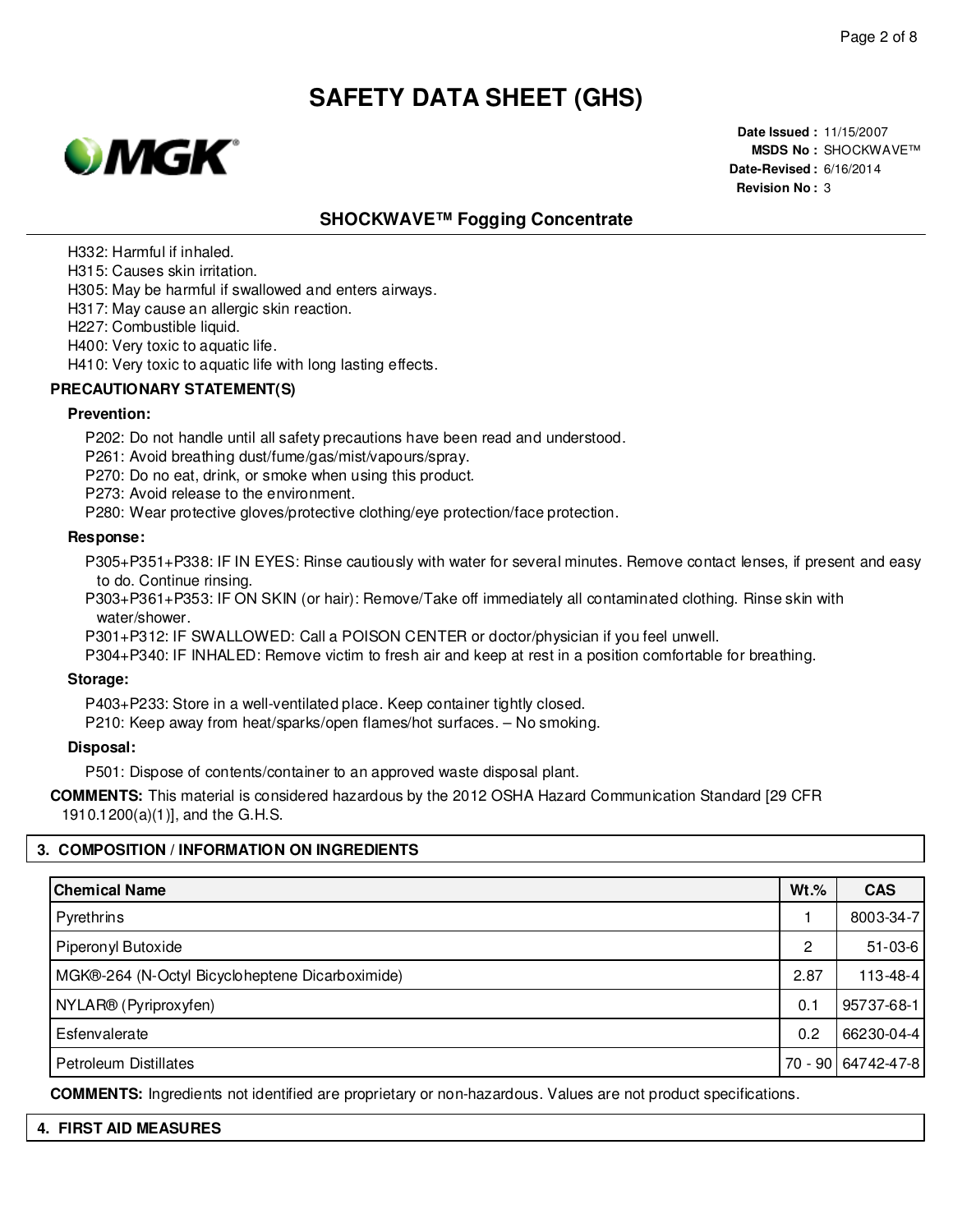

**Date Issued :** 11/15/2007 **MSDS No :** SHOCKWAVE™ **Date-Revised :** 6/16/2014 **Revision No :** 3

### **SHOCKWAVE™ Fogging Concentrate**

- **EYES:** Hold eye open and rinse slowly and gently with water for 15-20 minutes. Remove contact lenses, if present, after the first 5 minutes, then continue rinsing eye. Call a poison control center or doctor for treatment advice.
- **SKIN:** Take off contaminated clothing. Rinse skin immediately with plenty of water for 15-20 minutes. Call a poison control center or doctor for treatment advice.
- **INGESTION:** If swallowed, IMMEDIATELY call a poison control center or doctor for treatment advice. DO NOT give **any** liquid to the person. Do not induce vomiting unless told to do so by a poison contol center or a doctor. Never give anything by mouth to an unconscious person.
- **INHALATION:** Remove affected person to fresh air. If person is not breathing, call 911 or an ambulance, then give artificial respiration, preferably mouth-to-mouth if possible. Call a poison control center or doctor for further treatment advice.
- **NOTES TO PHYSICIAN:** Contains Pyrethrins, Pyrethroids, and Petroleum Distillates vomiting may pose an aspiration pneumonia hazard.

Diazepam has been recommended to reduce the CNS effects of Esfenvalerate.

For skin effects, a highly efficient therapeutic agent for Pyrethrin/ Pyrethroid exposure is topical application of Tocopherol Acetate (Vitamin E).

#### **5. FIRE FIGHTING MEASURES**

#### **FLAMMABLE CLASS:** OSHA-COMBUSTIBLE LIQUID

**EXTINGUISHING MEDIA:** Foam, carbon dioxide or dry chemical.

- **HAZARDOUS COMBUSTION PRODUCTS:** Under fire conditions this product will support combustion and may decompose to give off toxic gases such as HYDROGEN CYANIDE, carbon monoxide, carbon dioxide, and nitrogen oxides.
- **FIRE FIGHTING PROCEDURES:** Treat as an oil fire. Use a full-faced self-contained breathing apparatus along with full protective gear. Keep nearby containers and equipment cool with a water stream.

**SENSITIVE TO STATIC DISCHARGE:** Yes, use proper bonding and/or grounding procedures.

#### **6. ACCIDENTAL RELEASE MEASURES**

- **SMALL SPILL:** Shut off ignition sources. Stop release, if possible without risk. Dike or contain release, if possible, and if immediate response can prevent further damage or danger. Isolate and control access to the release area. Take actions to reduce vapors. Absorb with appropriate absorbent. Clean spill area of residues and absorbent.
- **LARGE SPILL:** Shut off ignition sources. Stop release, if possible without risk. Dike or contain release, if possible, and if immediate response can prevent further damage or danger. Isolate and control access to the release area. Take actions to reduce vapors. Collect product into drums, etc. via drains, pumps, etc. Absorb with appropriate absorbent. Clean spill area of residues and absorbent.

#### **ENVIRONMENTAL PRECAUTIONS**

**WATER SPILL:** Contains Pyrethrins and Pyrethroids, which are toxic to fish and other aquatic invertebrates. Contaminated absorbent and wash water should be disposed of according to local, state, and federal regulations.

#### **7. HANDLING AND STORAGE**

**GENERAL PROCEDURES:** Do not use or store near heat, sparks, open flame, or any other ignition sources.

**HANDLING:** Wear a pesticide respirator jointly approved by the Mining Enforcement and Safety Administration and by the National Institute for Occupational Safety and Health, under the provisions of 30 CFR Part II.

Take prudent precautions to avoid contact with skin, eyes, and clothing. Do not contaminate water, food or feedstuffs, by storage, handling, or by disposal.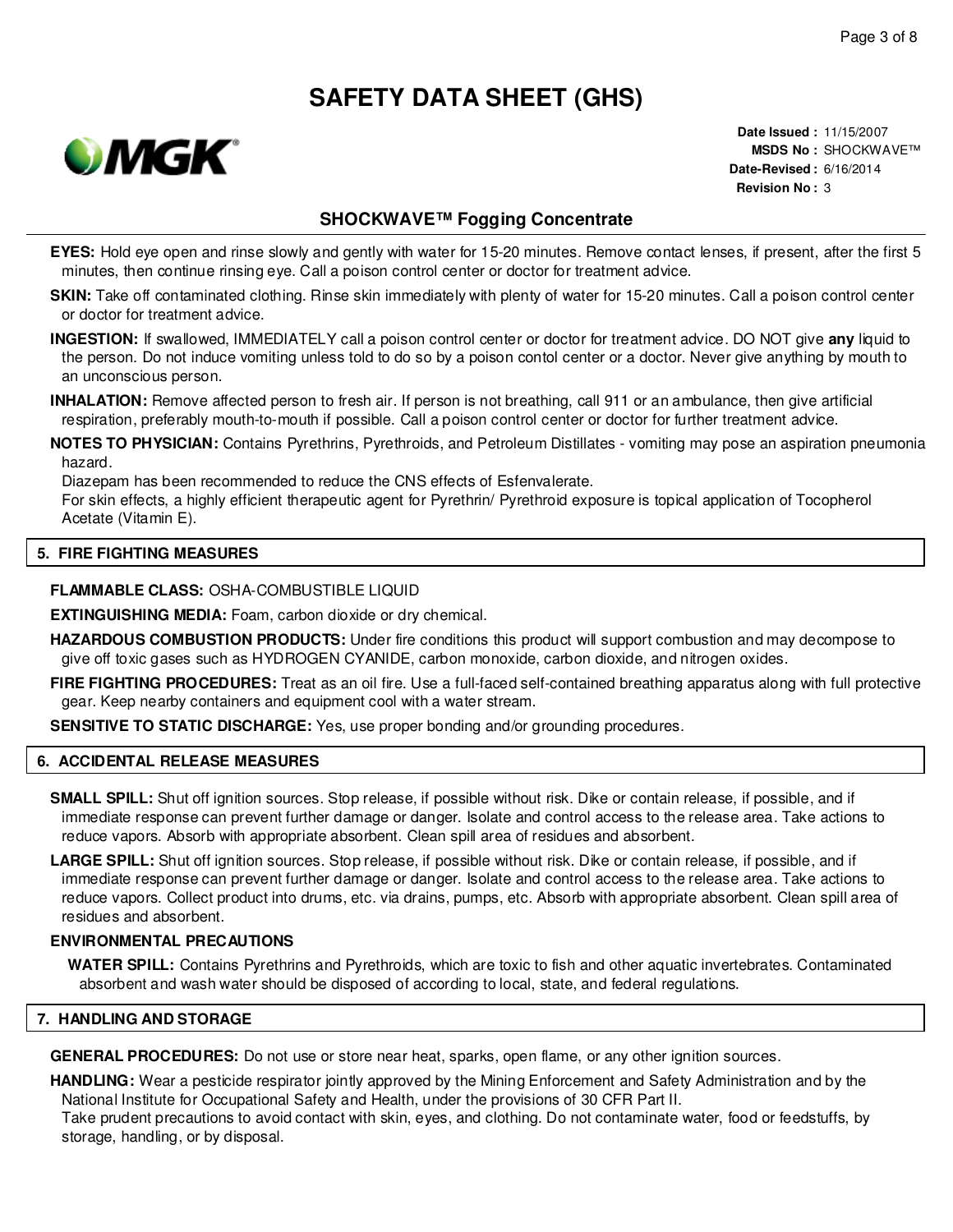

**Date Issued :** 11/15/2007 **MSDS No :** SHOCKWAVE™ **Date-Revised :** 6/16/2014 **Revision No :** 3

# **SHOCKWAVE™ Fogging Concentrate**

READ AND OBSERVE ALL PRECAUTIONS AND INSTRUCTIONS ON THE PRODUCT LABEL.

**STORAGE:** Store in a cool, dry, well-ventilated place. Keep container closed. Do not use or store near heat, sparks, open flame, any ignition sources, or near strong acids, bases, and oxidizers. Always store pesticides in the original container. Store away from food and pet-food.

### KEEP OUT OF REACH OF CHILDREN.

**ELECTROSTATIC ACCUMULATION HAZARD:** This product contains petroleum distillates for which there is potential for the accumulation of static electricity. Consideration should be given to bonding and grounding of equipment during loading, unloading, and transfer of this product.

#### **8. EXPOSURE CONTROLS / PERSONAL PROTECTION**

#### **EXPOSURE GUIDELINES**

| OSHA HAZARDOUS COMPONENTS (29 CFR1910.1200)     |                        |                 |                   |                  |                   |                    |                   |  |  |  |  |
|-------------------------------------------------|------------------------|-----------------|-------------------|------------------|-------------------|--------------------|-------------------|--|--|--|--|
|                                                 | <b>EXPOSURE LIMITS</b> |                 |                   |                  |                   |                    |                   |  |  |  |  |
|                                                 |                        | <b>OSHA PEL</b> |                   | <b>ACGIH TLV</b> |                   | <b>SupplierOEL</b> |                   |  |  |  |  |
| <b>Chemical Name</b>                            |                        | ppm             | mg/m <sup>3</sup> | ppm              | mg/m <sup>3</sup> | ppm                | mg/m <sup>3</sup> |  |  |  |  |
| Pyrethrins                                      | <b>TWA</b>             |                 | 5                 |                  | 5                 |                    |                   |  |  |  |  |
| Piperonyl Butoxide                              | <b>TWA</b>             | None            |                   | None             |                   | None               |                   |  |  |  |  |
| MGK®-264 (N-Octyl Bicycloheptene Dicarboximide) | <b>TWA</b>             | None            |                   | None             |                   | None               |                   |  |  |  |  |
| NYLAR® (Pyriproxyfen)                           | <b>TWA</b>             | None            |                   | None             |                   | None               |                   |  |  |  |  |
| Esfenvalerate                                   | <b>TWA</b>             | None            |                   | None             |                   | $[1]$              | $2^{[1]}$         |  |  |  |  |
| Petroleum Distillates                           | <b>TWA</b>             | None            |                   | None             |                   | 152 [2]            | 1200 [2]          |  |  |  |  |
| <b>OSHA TABLE COMMENTS:</b>                     |                        |                 |                   |                  |                   |                    |                   |  |  |  |  |

**1**. Skin

**2**. Based on total hydrocarbon composition.

**ENGINEERING CONTROLS:** Ventilate treatment area thoroughly before re-entry.

#### **PERSONAL PROTECTIVE EQUIPMENT**

**EYES AND FACE:** Take prudent precautions to avoid contact with eyes.

**SKIN:** Take prudent precautions to avoid contact with skin and clothing.

**RESPIRATORY:** Wear a pesticide respirator jointly approved by the Mining Enforcement and Safety Administration (formerly U.S. Bureau of Mines) and by the National Institute for Occupational Safety and Health, under the provisions of 30 CFR Part II.

**WORK HYGIENIC PRACTICES:** DO NOT SMOKE, EAT, OR DRINK, OR APPLY COSMETICS IN WORK AREA!

Wash promptly if skin becomes contaminated. Wash at the end of each work shift and before eating, smoking, or using the toilet.

#### **9. PHYSICAL AND CHEMICAL PROPERTIES**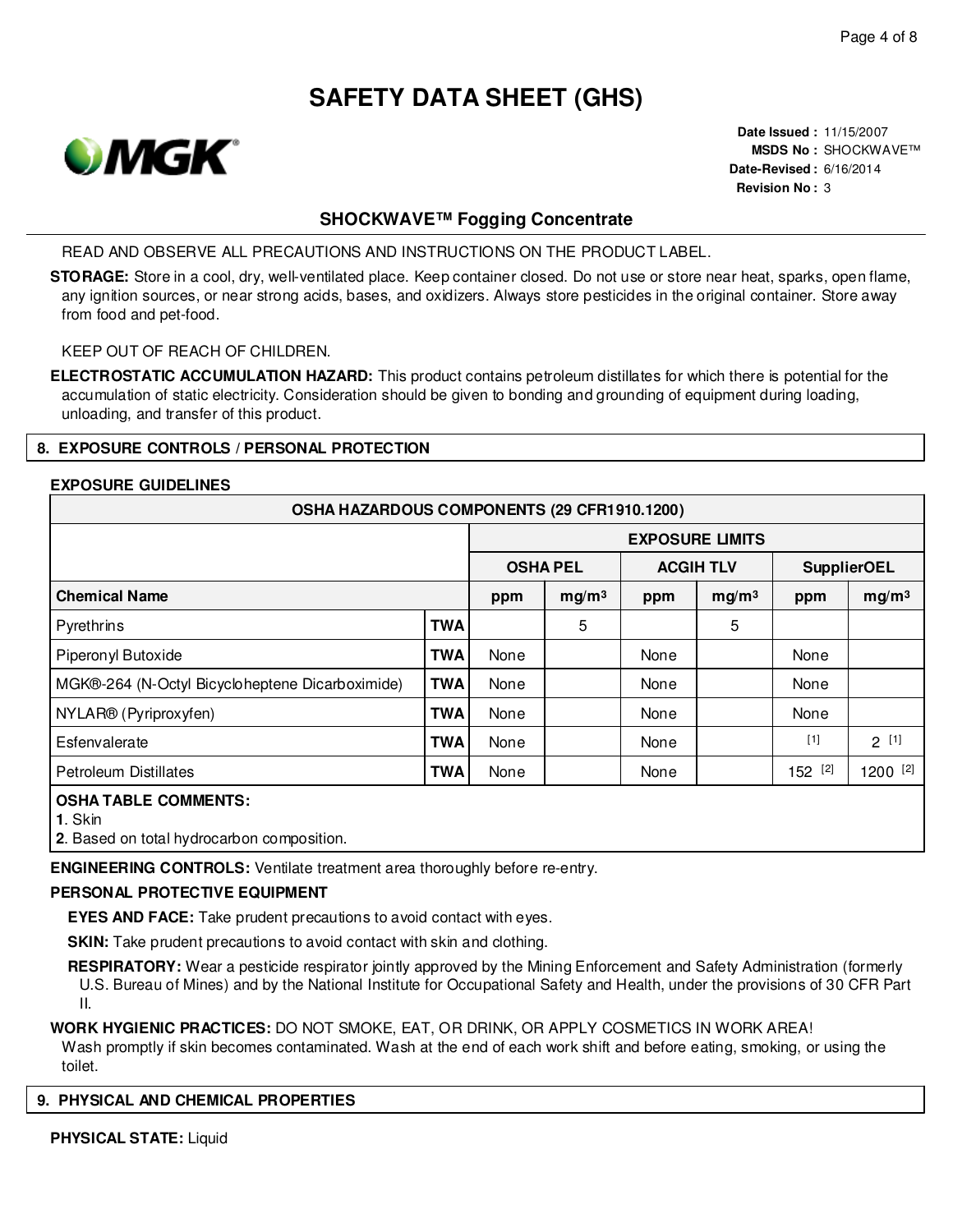

**Date Issued :** 11/15/2007 **MSDS No :** SHOCKWAVE™ **Date-Revised :** 6/16/2014 **Revision No :** 3

### **SHOCKWAVE™ Fogging Concentrate**

**ODOR:** Sweet, vegetable oil odor, hint of petroleum distillates.

**APPEARANCE:** Clear, yellow-colored liquid.

**COLOR:** Gardner Scale 2

**pH:** Not Applicable

**FLASHPOINT AND METHOD:** 84.4°C (184°F) TAG Closed Cup

**VAPOR DENSITY:** Heavier than air.

**FREEZING POINT:** Not Determined

**SOLUBILITY IN WATER:** Immiscible in water.

**SPECIFIC GRAVITY:** 0.799 (Water = 1) at 20 °C (68 °F)

**VISCOSITY #1:** 9 CPS at 23°C (73.4°F) Brookfield

**(VOC):** < 3.000 %

#### **10. STABILITY AND REACTIVITY**

#### **STABLE:** Yes

#### **HAZARDOUS POLYMERIZATION:** No

**CONDITIONS TO AVOID:** Not compatible with strong acids or bases. Not compatible with strong oxidizers.

**HAZARDOUS DECOMPOSITION PRODUCTS:** See Section 5 for combustion products.

#### **11. TOXICOLOGICAL INFORMATION**

#### **ACUTE**

**DERMAL LD50:** > 2000 mg/kg

**Notes:** Albino rabbit.

**ORAL LD50:** > 2000 mg/kg

**Notes:** Albino rat.

**INHALATION LC50:** > 2.21 mg/L

**Notes:** Rats exposed for 4 hours to test atmosphere. The Acute Inhalation LC<sub>50</sub> of this material places it in EPA Toxic Category IV.

**EYE EFFECTS:** Irritation clearing within 72 hours.

**SKIN EFFECTS:** Moderate irritation at 72 hours. Produced a primary skin Irritation Index of 2.25

#### **SENSITIZATION:** Positive.

**COMMENTS:** None of the components present in this material at concentrations equal to or greater than 0.1% are listed by IARC, NTP, OSHA or ACGIH as being carcinogens.

Carcinogenicity/ Oncogenicity - Slightly elevated incidences of benign tumors of the thyroid and liver were seen in rats following lifetime administration of high doses of Pyrethrins. Further detailed scientific studies into the mode of action responsible for these effects show that:

1) Because of biological species differences, the rat thyroid tumors are not relevant to humans.

2) The rat liver tumors occur in animals only at doses greatly exceeding human exposure levels and that cause cell proliferation (mitogenesis).

Based on these data, the USEPA has classified Pyrethrins as "Not Likely to be Carcinogenic to Humans," at doses that do not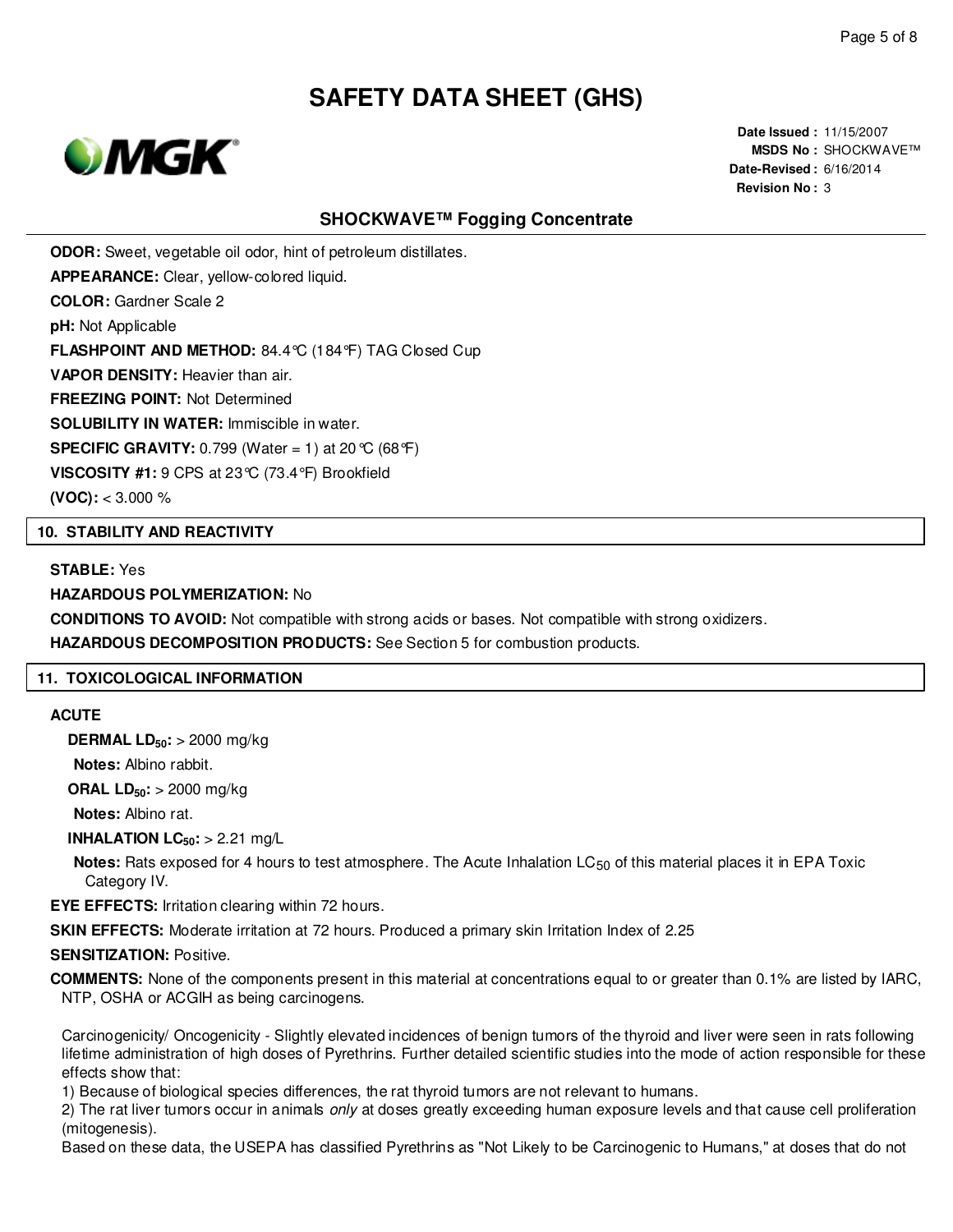

**Date Issued :** 11/15/2007 **MSDS No :** SHOCKWAVE™ **Date-Revised :** 6/16/2014 **Revision No :** 3

### **SHOCKWAVE™ Fogging Concentrate**

cause a mitogenic response in the liver/ cell proliferation. Thus, Pyrethrins can be considered to be non-carcinogenic at exposure levels relevant to human use of Pyrethrins-containing products.

Marginally higher incidences of benign liver tumors in mice were observed following lifetime high dose exposures to PBO. The significance of these observations is questionable and under review. The doses at which tumors were observed for PBO greatly exceeded potential human exposure from labeled uses. Doses at which these effects were observed greatly exceeded anticipated human dietary intake. At anticipated dietary exposure levels, it is highly unlikely that this product will result in carcinogenic effects.

#### **12. ECOLOGICAL INFORMATION**

**ECOTOXICOLOGICAL INFORMATION:** This product is toxic to fish and other wildlife. Do not apply directly to any body of water. Do not contaminate water when disposing of equipment washwaters. Do not discharge effluent containing this product into lakes, streams, ponds, estuaries, oceans or other waters, unless in accordance with the requirements of a National Pollutant Discharge Elimination System (NPDES) permit and the permitting authority has been notified in writing prior to discharge. Do not discharge effluent containing this product into sewer systems without previously notifying the local sewage treatment plant authority. For guidance, contact your State Water Board or Regional Office of the EPA.

#### **13. DISPOSAL CONSIDERATIONS**

**DISPOSAL METHOD:** To avoid wastes, use all materials in the containers by application according to label directions. If wastes cannot be avoided, offer remaining product to a waste disposal facility or pesticide disposal program (NOTE: such programs are often run by state or local governments, or by industry).

**EMPTY CONTAINER:** Non-refillable container. DO NOT reuse or refill this container.

Triple-rinse container (or equivalent) promptly after emptying. Then, offer for recycling if available, or reconditioning if appropriate, or puncture and dispose of container in a sanitary landfill, or by other procedures approved by state and local authorities.

Triple-rinse as follows for containers less than < 5 gallons (< 18.9 L) or less: Empty the remaining contents into application equipment or a mix-tank and drain for 10 seconds after the flow begins to drip. Fill the container  $\frac{1}{4}$  full with water and re-cap. Shake for 10 seconds. Pour rinsate into application equipment or a mix-tank or store rinsate for later use or disposal. Drain for 10 seconds after the flow begins to drip. Repeat this procedure two more times.

Triple-rinse as follows for containers greater than > 5 gallons (> 18.9 L): Empty the remaining contents into application equipment or a mix-tank. Fill the container  $\frac{1}{4}$  full with water. Replace and tighten closures. Tip container on its side and roll back and forth, ensuring at least one complete revolution, for 30 seconds. Stand the container on its end and tip it back and forth several times. Turn the container over onto its other end and tip it back and forth several times. Empty the rinsate into application equipment or a mix-tank or store rinsate for later use or disposal. Repeat this procedure two more times.

**RCRA/EPA WASTE INFORMATION:** This product contains the following RCRA/CERCLA Hazardous wastes/substances:

Component, RCRA ID#, CERCLA RQ:

Pyrethrins, N/A, 1 Lb.

#### **14. TRANSPORT INFORMATION**

### **DOT (DEPARTMENT OF TRANSPORTATION)**

**PROPER SHIPPING NAME:** UN3082, Environmentally Hazardous Substance, Liquid, N.O.S., RQ (Pyrethrins)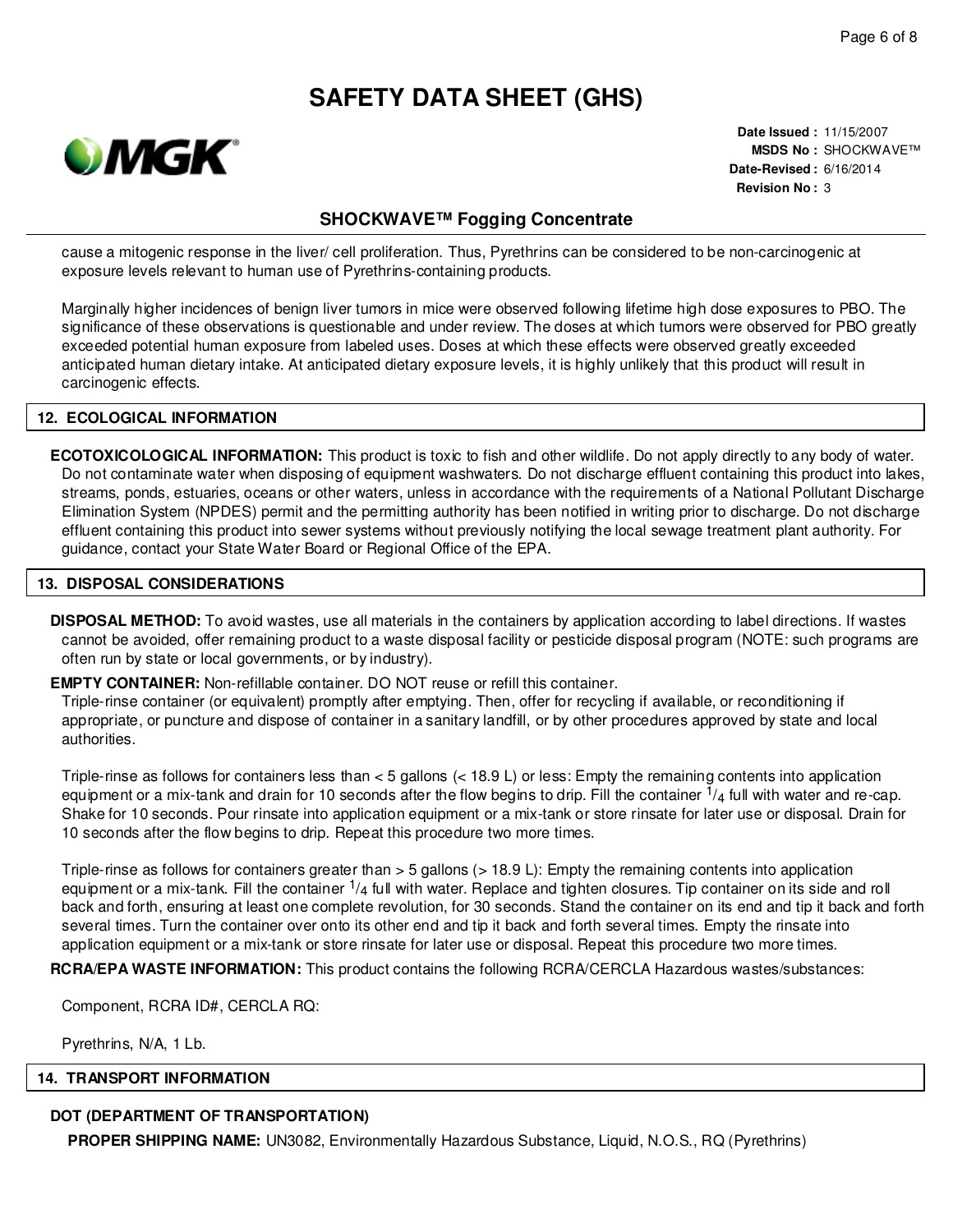

**Date Issued :** 11/15/2007 **MSDS No :** SHOCKWAVE™ **Date-Revised :** 6/16/2014 **Revision No :** 3

### **SHOCKWAVE™ Fogging Concentrate**

#### **PRIMARY HAZARD CLASS/DIVISION:** 9

#### **PACKING GROUP:** III

**OTHER SHIPPING INFORMATION:** This material is NOT regulated as a hazardous material by the DOT in quantities less than < 100.0 Lbs.

DOT shipping name for quantities less than < 100.0 Lbs.: Insecticides, Insect or Animal Repellents, Liquid, N.O.S.

#### **AIR (ICAO/IATA)**

**SHIPPING NAME:** UN3082, Environmentally Hazardous Substance, Liquid, N.O.S.

**PRIMARY HAZARD CLASS/DIVISION:** 9

**PACKING GROUP:** III

#### **VESSEL (IMO/IMDG)**

**SHIPPING NAME:** Not Available

#### **15. REGULATORY INFORMATION**

#### **UNITED STATES**

#### **SARA TITLE III (SUPERFUND AMENDMENTS AND REAUTHORIZATION ACT)**

**FIRE:** Yes **PRESSURE GENERATING:** No **REACTIVITY:** No **ACUTE:** Yes

### **313 REPORTABLE INGREDIENTS:**

COMPONENT, CAS#, Max %

Piperonyl Butoxide, 000051-03-6, 2.00

#### **302/304 EMERGENCY PLANNING**

**EMERGENCY PLAN:** There are no SARA Title III Section 302 extremely hazardous substances present in this formulation (40 CFR 355).

See Section 13 of this MSDS for the components that are subject to emergency requirements under CERCLA Section 103(a)(40 CFR 302.4).

### **TSCA (TOXIC SUBSTANCE CONTROL ACT)**

**TSCA STATUS:** All chemical substances found in this product comply with the Toxic Substances Control Act's inventory reporting requirements.

#### **REGULATIONS**

#### **STATE REGULATIONS: VOLATILE ORGANIC COMPOUNDS (VOC):**

This product contains less than 3% VOC's.

### **FIFRA (FEDERAL INSECTICIDE, FUNGICIDE, AND RODENTICIDE ACT):**

**NOTE**: This chemical is a pesticide product registered by the United States Environmental Protection Agency and is subject to certain labeling requirements under federal pesticide law. These requirements differ from the classification criteria and hazard information required for Safety Data Sheets, and for workplace labels of non-pesticide chemicals. The following is the hazard information as required on the pesticide label:

**CAUTION.** Causes moderate eye irritation. Harmful if swallowed or absorbed through the skin. Contains petroleum distillates - Vomiting may cause aspiration pneumonia. Avoid contact with skin, eyes, and clothing. Prolonged or frequently repeated skin contact